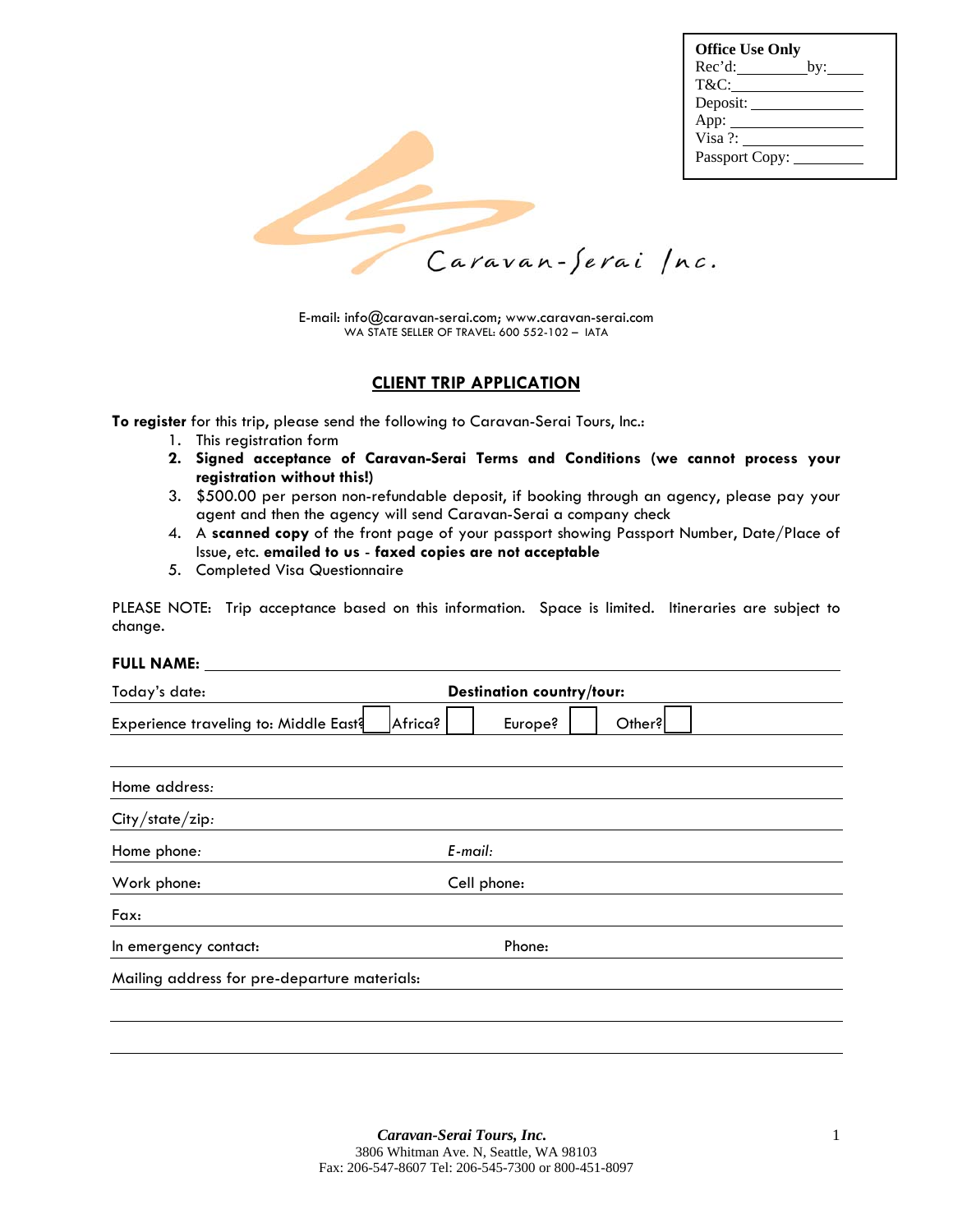Do you have any physical disability or limitations that would make it difficult for you to travel in a third world country**? Please be honest regarding your physical limitations. Most of our trips have a lot of walking through ruins, over uneven ground, up and down stairways in monuments, through crowded markets, etc.** Areas to be visited can be highly congested in certain times of the year and will require very early morning starts. Please see our Terms and Conditions regarding this issue.

Please list any physical limitations:

If so, how do you see yourself overcoming this on a trip?

Do you have an **Israeli** stamp in your passport? YES | | NO |

*NOTE: If you have an Israeli stamp in your passport, please call us. Some Arab countries will not allow entry to anyone holding a passport with evidence of previous travel to Israel. Please call us if you have any questions at all about this issue.* 

| Do you have a roommate?<br>Name:         |  |
|------------------------------------------|--|
| Please circle your preference:           |  |
| Share $^\ast$<br>Single (add supplement) |  |
| Non smoking<br>Smoking                   |  |
| Other requirements:                      |  |
|                                          |  |
|                                          |  |

Thank you for completing all the parts of this application.

\* *If you cannot be paired with another traveler, the single supplement will apply*.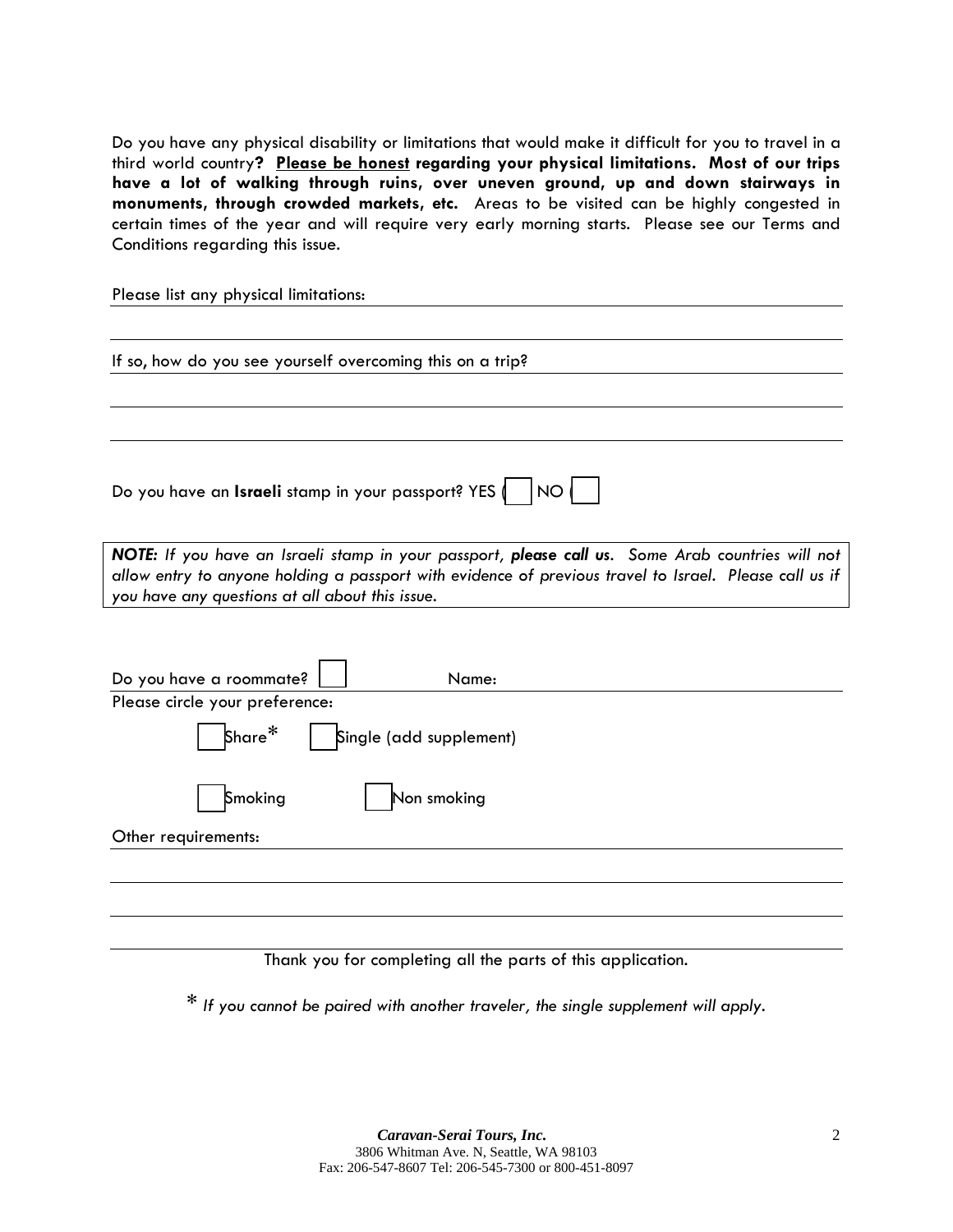

# **GENERAL VISA APPLICATION INFORMATION**

We need the following information, plus a clearly scanned copy of passport photo & info page, for all applicants to apply for Visas and/or Visa Authorization Numbers. Omission of any information requested will cause delays in obtaining your visa authorization number and/or the visa itself.

| FIRST NAME:                                                                                                                                                                                                                                      | <b>FAMILY NAME:</b>                             |                        |  |  |
|--------------------------------------------------------------------------------------------------------------------------------------------------------------------------------------------------------------------------------------------------|-------------------------------------------------|------------------------|--|--|
| SEX: (circle one)<br>Я<br>M                                                                                                                                                                                                                      | <b>MARITAL STATUS:</b>                          |                        |  |  |
| DATE OF BIRTH: (exactly as it appears on your passport)                                                                                                                                                                                          | <b>CITIZENSHIP:</b>                             | <b>PLACE OF BIRTH:</b> |  |  |
| Month:<br>Year:<br>Day:                                                                                                                                                                                                                          |                                                 |                        |  |  |
| <b>FATHER'S FULL NAME:</b>                                                                                                                                                                                                                       | <b>MOTHER'S FULL MAIDEN NAME:</b>               |                        |  |  |
| PASSPORT#                                                                                                                                                                                                                                        | <b>PLACE OF ISSUE:</b>                          |                        |  |  |
| <b>ISSUE DATE:</b>                                                                                                                                                                                                                               | <b>EXPIRATION DATE:</b>                         |                        |  |  |
| PROFESSION/OCCUPATION (***For Iran Visa Applications you MUST specify nature of work, job title, and place<br>of employment. This also applies to retired people who should provide the information of their occupation before<br>retirement***) |                                                 |                        |  |  |
| <b>HOME ADDRESS &amp; PHONE</b>                                                                                                                                                                                                                  | <b>BUSINESS ADDRESS &amp; PHONE#</b>            |                        |  |  |
| (no PO Boxes)                                                                                                                                                                                                                                    | (no PO Boxes)                                   |                        |  |  |
| <b>FOR IRAN ONLY PLEASE LIST ANY PREVIOUS</b><br>VISITS TO IRAN (Please give dates)                                                                                                                                                              | DATE AND PURPOSE OF THIS VISIT:                 |                        |  |  |
|                                                                                                                                                                                                                                                  |                                                 |                        |  |  |
| LAST COUNTRY VISITED & DATE                                                                                                                                                                                                                      | METHOD OF ENTRY FOR THIS VISIT (i.e. sea, air): |                        |  |  |
| PLACE WHERE VISA IS TO BE ISSUED (i.e. which Iranian Embassy/Consulate - please let us know if you will need to get your visa<br>in another country other than the US)                                                                           |                                                 |                        |  |  |

Please note that if you are going on a tour to IRAN all information is required. If you do not provide it in full (particularly the occupation information) we will have to contact you to obtain it, delaying the submission of the application.

> *Caravan-Serai Tours, Inc.* 3806 Whitman Ave. N, Seattle, WA 98103 Tel: 206-545-1735 or 800-451-8097 Fax: 206-547-8607 www.caravan-serai.com info@caravan-serai.com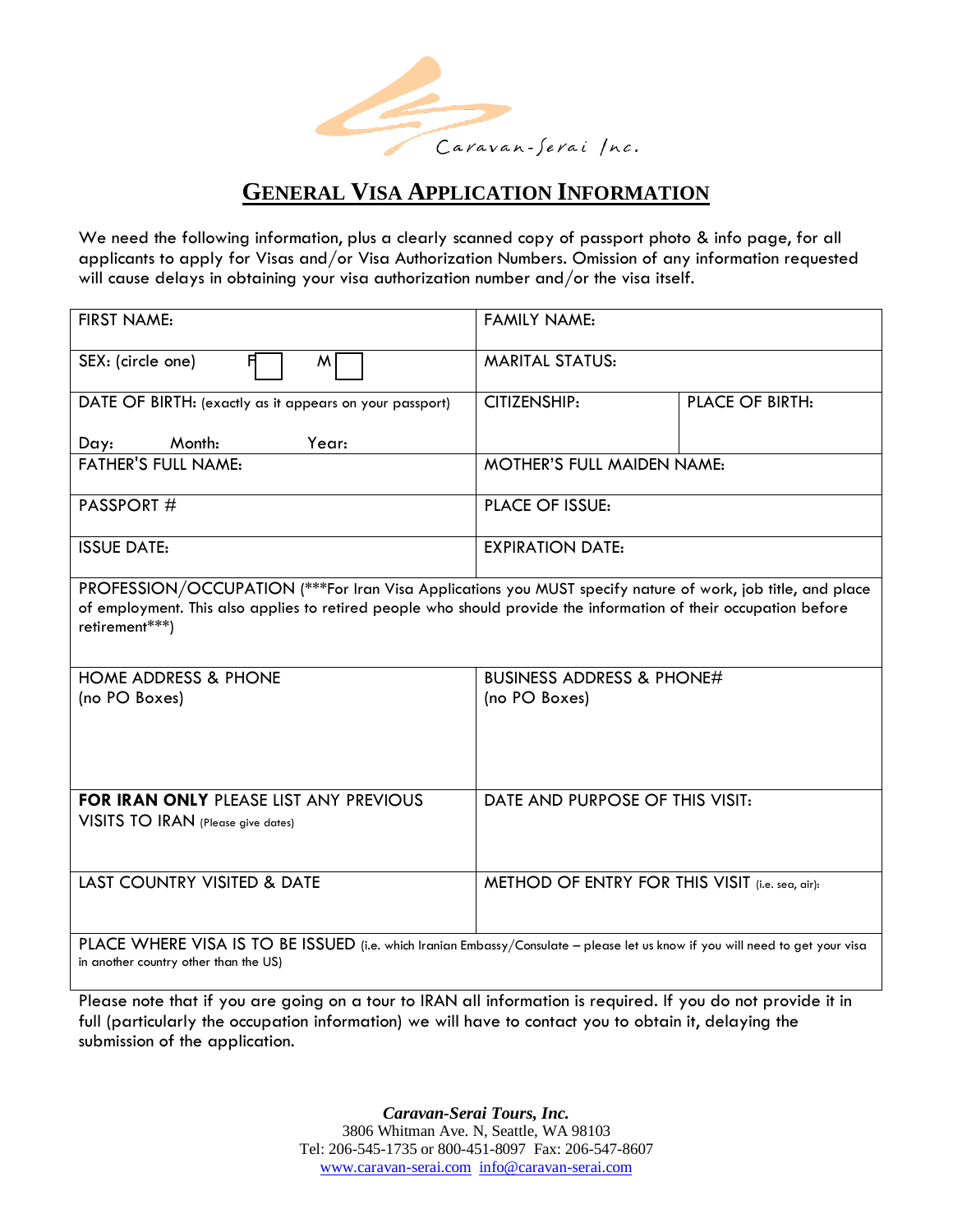

# **General Terms & Conditions**

The bookings and travel arrangements made by Caravan-Serai, Inc. are in consideration of the mutual promises contained in these terms and conditions, and other good and valuable consideration, the receipt, adequacy and sufficiency is hereby acknowledged by the parties, the parties further agree as follows:

#### **Prices**

All prices are per person and based double occupancy accommodations as noted per itinerary, English-speaking qualified guides and lecturers, air-conditioned transportation (car or bus) and transfers, meals as described in itineraries, and baggage handling. Prices, unless otherwise stated for the specific tour, do not include passport and visa fees, gratuities, laundry, all drinks except those served with meals, room service, phone calls, telexes, faxes, excess luggage. All tour-specific inclusions and exclusions are listed for each tour.

## **Payment Conditions, Cancellation, Delays and Refunds**

#### **Cancellation by Client**

**A non-refundable deposit of \$500USD is required when reservations are made**. Final payment is due 60 days prior to departure. Cancellation: Must be made in writing.

Deposit towards booking constitutes full knowledge and acceptance of our cancellation policy. Cancellation must be received in writing, along with all travel documents, before it will be processed. Regardless of the cause, the following terms will apply upon cancellation.

- **Deposit is non-refundable**
- 45 59 days before departure: Caravan-Serai will refund 50% of tour price refunded.
- 20-44 days prior to departure: Caravan-Serai will refund 25% of tour price refunded.
- 19 days or less prior to departure: Caravan-Serai will not refund any part of the tour.

#### **Cancellation or Changes by Caravan-Serai**

Caravan Serai Inc. reserves the right to cancel or postpone the tour prior to departure for any reason including insufficient number of participants. Caravan Serai Inc. has the right to substitute or change the tour.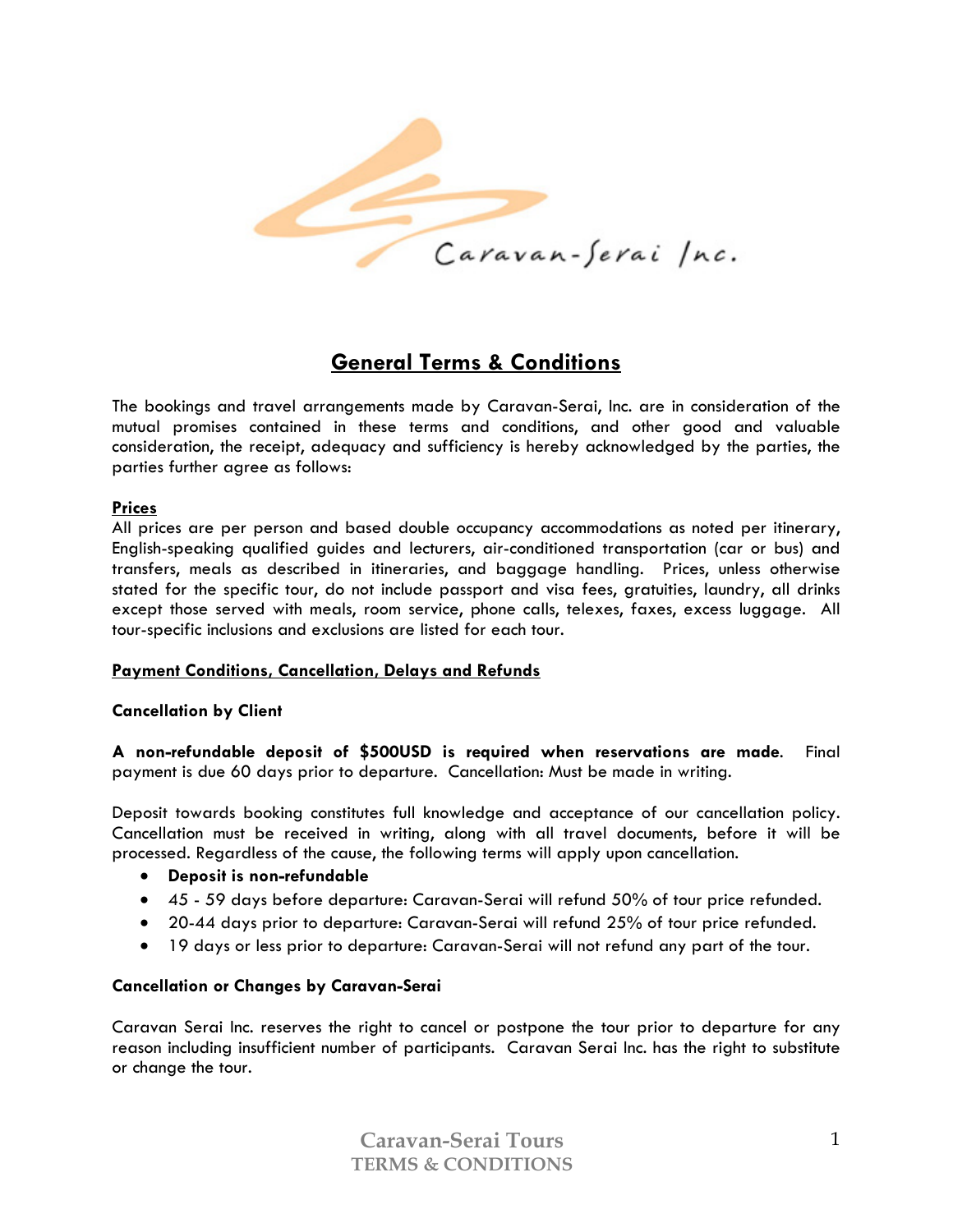In the event that the tour is cancelled due to circumstances beyond the control of Caravan-Serai or due to Force Majeure, Caravan-Serai is not liable for any loss to the client. Please see the following clauses on Circumstances Beyond Our Control and Force Majeure.

#### **Circumstances Beyond Our Control:**

Every effort will be made by Caravan-Serai Tours and its agents and staff to execute our itineraries as outlined. Caravan-Serai Tours and its agents cannot be held responsible for changes made necessary by circumstances beyond our control. In addition, we reserve the right to make any alterations, additions, or omissions in the program when in our opinion they are necessary for the comfort and well being of the group.

#### **Pace:**

Many of our programs (particularly the Yemen, Levantine, and Iran programs) require participants to be able to stand for extended periods, walk reasonable distances on uneven ground, climb into small tombs and around ruins, and climb on and off buses without difficulty. We reserve the right to return any client deemed to be a hindrance to the well being of the group (for physical or mental reasons) back to their country of origin at their own expense. Caravan-Serai Tours will only take this step after careful consideration, discussion, and mutual agreement.

#### **Baggage**

Baggage allowances and fees vary from airline to airline. Please refer to the rules of the airline you are traveling on for their specific guidelines.

#### **Single Supplement**

Varies per tour, please contact our office for rates. If you register as a single and wish to have a roommate, we will make every effort to pair you with another single traveler, however this is not guaranteed. We must collect the single supplement with final payment. Should you be paired with another traveler, we will refund the full amount of the supplement upon confirmation of the other traveler.

#### **Insurance**

We highly recommend you purchase trip cancellation and interruption travel insurance through your local travel agent. Failure to buy trip insurance waives all liability of Caravan-Serai for damages to the client that would have been covered by travel insurance.

In the event that Caravan-Serai makes a refund for any reason for damages covered under an insurance policy, the holder of the insurance policy hereby agrees to assign all insurance claims to Caravan-Serai or their appointed representative. Client agrees to assist Caravan-Serai or their appointed representative in all claims against the insurance company, including, but not limited to: signing an assignment of claim, depositions, correspondence by mail and phone, appearance at court hearings, etc.

## **Caravan-Serai, Inc. Responsibility**

In the event of any breach of these terms by Caravan-Serai, Inc., Customer's damages shall be limited to the total price Customer paid for tour. In no event shall Caravan-Serai, Inc. be liable for any incidental, contingent, or consequential damages. The making and acceptance of final payment shall constitute a waiver of any and all claims, known or unknown, liquidated or contingent, by the Customer against by Caravan-Serai, Inc.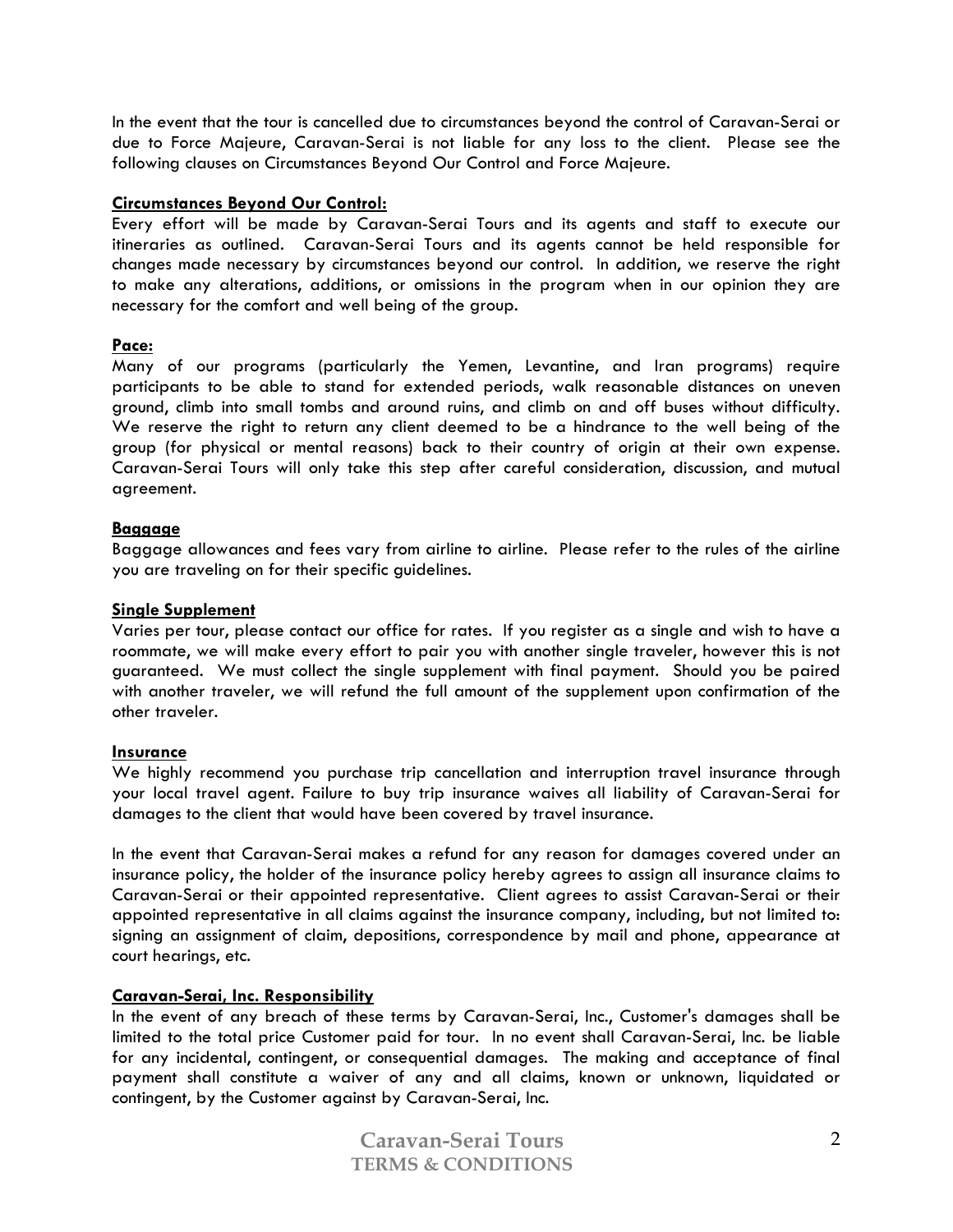The parties agree that under no circumstances shall Caravan-Serai, Inc. be responsible for any liability, loss, or damage, caused by the Customer, airline, hotel or other accommodations, convenyancing, or any third party, whether or not contracted with by Caravan-Serai, Inc.

# **CARAVAN-SERAI, INC. MAKES NO EXPRESS WARRANTIES HEREIN. ANY IMPLIED WARRANTY OF MERCHANTABILITY OR FITNESS FOR A PARTICULAR PURPOSE, AND ALL OTHER EXPRESS OR IMPLIED WARRANTIES ARE EXCLUDED.**

#### **Force Majeure**

Caravan-Serai, Inc. shall not be responsible for errors, delays, failures, or omissions, under this Agreement due to any cause beyond its control, including but not limited to, employee, subcontractor acts and/or omissions, labor disturbances, riots, fires, earthquakes, floods, storms, lightning, epidemics, war, disorders, hostilities, expropriation or confiscation of properties, failure of and delays of carriers, interference by civil or military authorities, acts of God, perils of the sea and the like.

#### **Entire Understanding, Choice of Law**

This Agreement contains the entire understanding of the parties hereto (final and integrated) with respect to the subject matter hereof and the transactions contemplated hereby. This Agreement supersedes all prior and concurrent oral statements and representations and is the final and integrated intent of the parties. This Agreement may not be changed orally but only by an agreement in writing signed by the party against whom enforcement of any waiver, change, modification, extension or discharge is sought. This Agreement shall be interpreted and enforced in accordance with the substantive and procedural laws of the State of Washington. If there is a determination by a court of competent jurisdiction that one or more of the Agreement clauses are found to unenforceable, illegal, or contrary to public policy, the Agreement will remain in full force and effect except for the clauses found to be unenforceable.

#### **Waiver, Jurisdiction, Attorney's Fees**

No act, omission or delay by Caravan-Serai, Inc. in enforcing any right under this Agreement shall waive any right under or breach of this Agreement by the Customer. Caravan-Serai, Inc.'s waiver of a breach of any provision of this Agreement with respect to the Customer shall not operate or become construed as a waiver of any subsequent breach by the Customer. Any and all claims by Customer against Caravan-Serai, Inc. shall be brought within two (2) years from the date of the occurrence or the date by which Caravan-Serai, Inc. completed its services, whichever is earlier. For any controversy or claim arising out of, or relating to this Agreement, or its breach, all parties shall submit and not object to jurisdiction and venue in the King County Superior Court, State of Washington, Seattle Case Assignment Area. The parties agree to waive the rule of construction, which construes the Agreement against the drafter thereof. Should it be necessary for Caravan-Serai, Inc. to contact an attorney to enforce the terms of this Agreement, Caravan-Serai, Inc. shall be entitled to attorneys' fees and costs (including the fees and expenses of expert and fact witnesses) reasonably incurred or made by the Caravan-Serai, Inc. in its collection efforts prior to suit, preparing for suit, during suit, on appeal, on petition for review, and in enforcing any judgment or award, from the party or parties who do not substantially prevail. Customer shall also be responsible for any of Caravan-Serai, Inc.'s costs in sending Customer to collection.